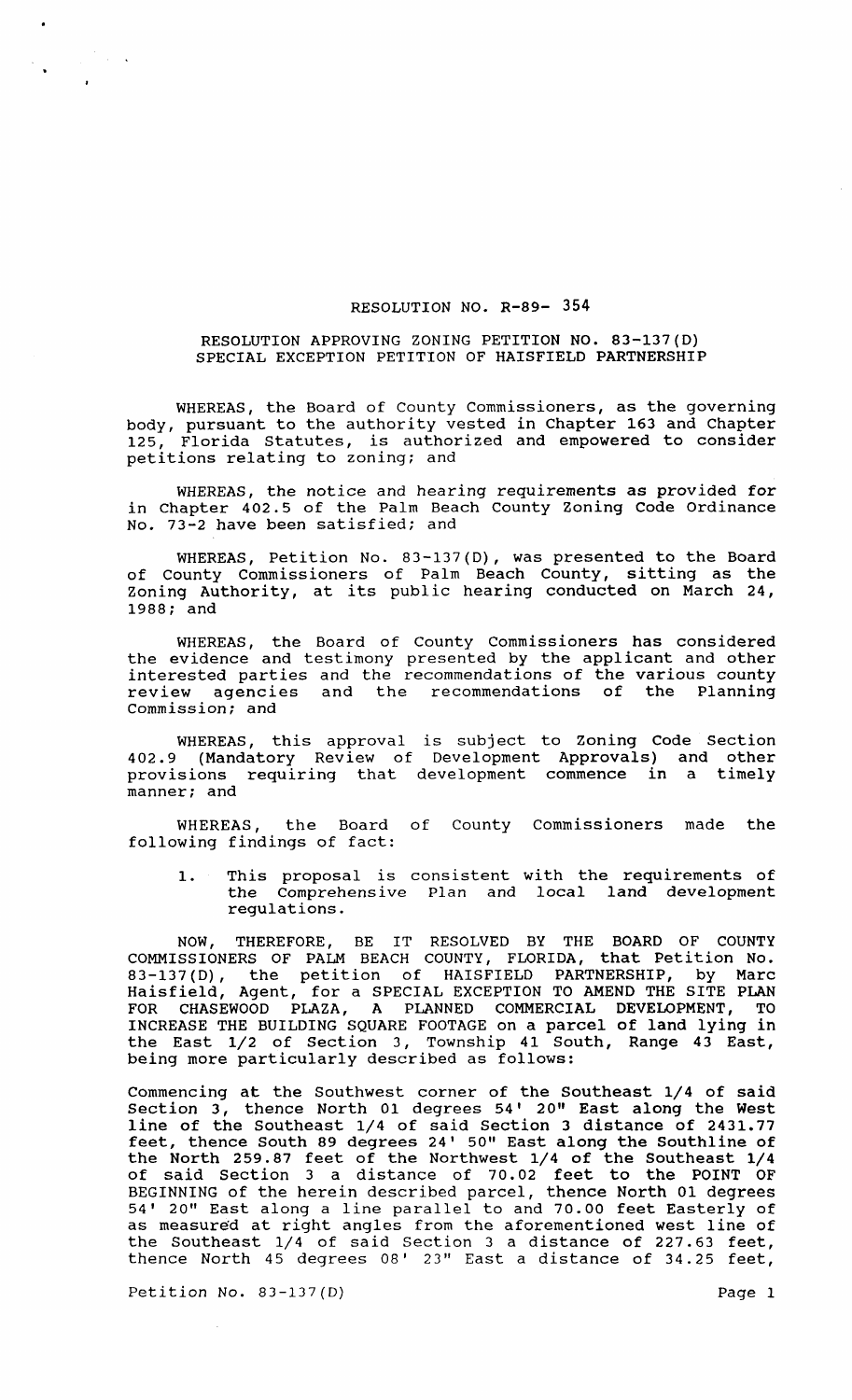### RESOLUTION NO. R-89- 354

### RESOLUTION APPROVING ZONING PETITION NO. 83-137(0) SPECIAL EXCEPTION PETITION OF HAISFIELD PARTNERSHIP

WHEREAS, the Board of County Commissioners, as the governing body, pursuant to the authority vested in Chapter 163 and Chapter 125, Florida Statutes, is authorized and empowered to consider petitions relating to zoning; and

WHEREAS, the notice and hearing requirements as provided for in Chapter 402.5 of the Palm Beach County Zoning Code Ordinance No. 73-2 have been satisfied; and

WHEREAS, Petition No. 83-137(0), was presented to the Board of County Commissioners of Palm Beach County, sitting as the of County Commissioners of fulm beach County, Sitting as the 1988; and

WHEREAS, the Board of County Commissioners has considered the evidence and testimony presented by the applicant and other interested parties and the recommendations of the various county review agencies and the recommendations of the Planning commission; and

WHEREAS, this approval is subject to Zoning Code Section 402.9 (Mandatory Review of Development Approvals) and other provisions requiring that development commence in a timely manner; and

WHEREAS, the Board of County commissioners made the following findings of fact:

1. This proposal is consistent with the requirements of the Comprehensive Plan and local land development regulations.

NOW, THEREFORE, BE IT RESOLVED BY THE BOARD OF COUNTY COMMISSIONERS OF PALM BEACH COUNTY, FLORIDA, that Petition No. 83-137(D), the petition of HAISFIELD PARTNERSHIP, by Marc Haisfield, Agent, for a SPECIAL EXCEPTION TO AMEND THE SITE PLAN FOR CHASEWOOD PLAZA, A PLANNED COMMERCIAL DEVELOPMENT, TO INCREASE THE BUILDING SQUARE FOOTAGE on a parcel of land lying in the East 1/2 of section 3, Township 41 South, Range 43 East, being more particularly described as follows:

Commencing at the Southwest corner of the Southeast 1/4 of said section 3, thence North 01 degrees 54' 20" East along the West line of the Southeast 1/4 of said Section 3 distance of 2431.77 feet, thence South 89 degrees 24' 50" East along the Southline of the North 259.87 feet of the Northwest 1/4 of the Southeast 1/4 of said section 3 a distance of 70.02 feet to the POINT OF BEGINNING of the herein described parcel, thence North 01 degrees 54' 20" East along a line parallel to and 70.00 feet Easterly of as measured at right angles from the aforementioned west line of the Southeast 1/4 of said section 3 a distance of 227.63 feet, thence North 45 degrees 08' 23" East a distance of 34.25 feet,

Petition No. 83-137(D) Petition No. 83-137(D)

 $\label{eq:2} \frac{1}{\sqrt{2\pi}}\int_{0}^{\infty}\frac{d\mu}{\lambda}d\mu\,d\mu\,d\mu\,.$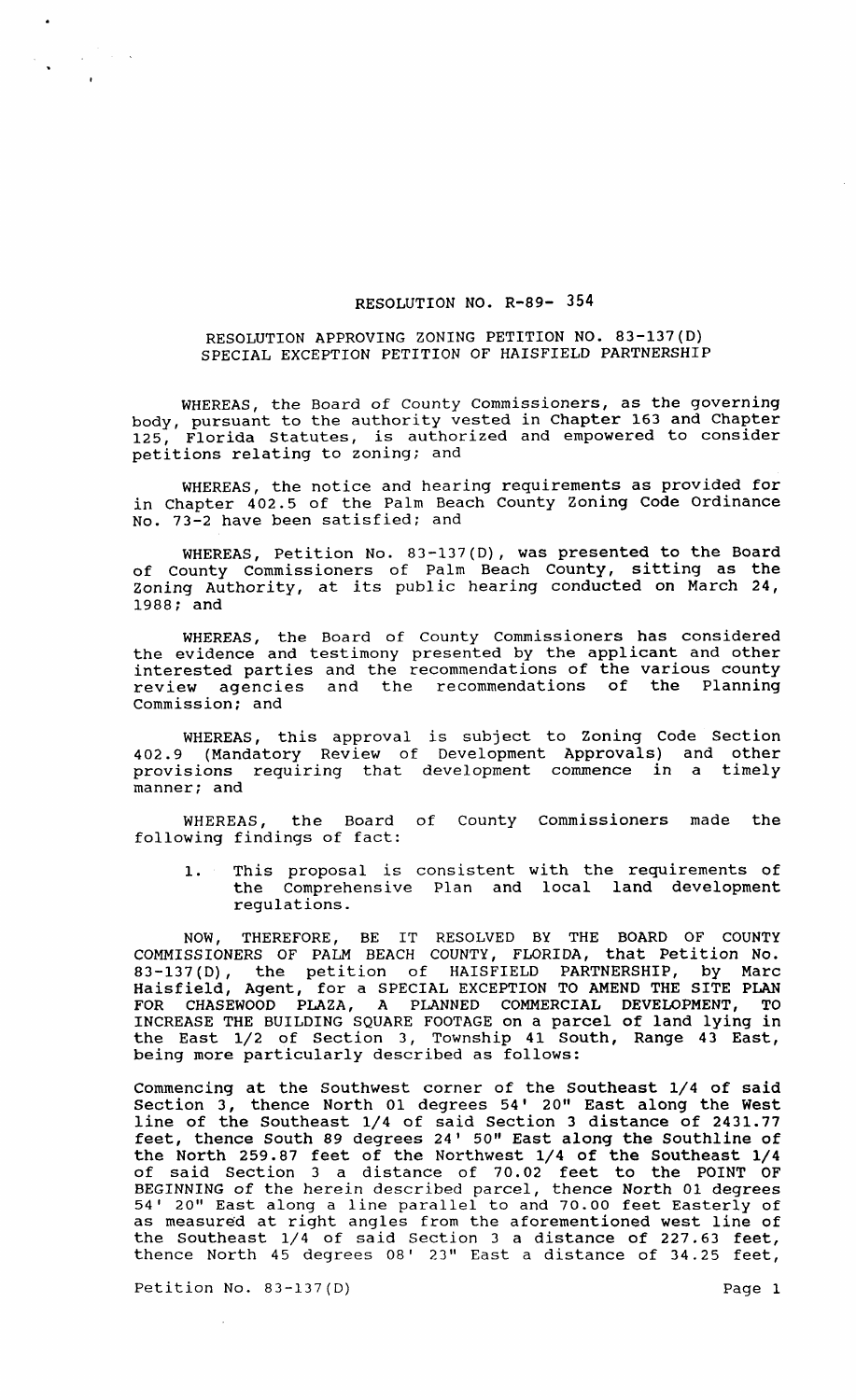thence North 88 degrees 22' 25" East along a line parallel to and 30.00 feet Southerly of the Southerly right-of-way line of state Road 706 (Indiantown Road) as shown on Road Plat book 1, Pages 163-165, inclusive a distance of 1016.06 feet, thence South 00 degree 46' 10" West along the East line of Lot 5, Plat of Cinquez Park as shown in Plat Book 20, Page 81, a distance of 31.33 feet to the Southeast corner of said Lot 5, thence South 89 degrees 24' 50" East along the South line of said Plat of Cinquez Park (said South line also being the North line of the Northwest 1/4 of the Southeast 1/4 of said section 3) a distance of 200.01 feet to the Northwest corner of Lot 1, will Bush's Addition to Jupiter, according to the plat thereof, as recorded in Plat Book 23, Page 233 of the Public Record, thence South 01 degrees 49' 32" West along the West I ine of said Will Bush's Addition to Jupiter a distance of 835.19 feet; thence North 89 degrees 24' 50" West along the North line of the Plat of Chasewood North as recorded in Plat Book 7, Page 170, Public Record, for a distance of 551.48 feet, thence North 01 degree 54' 20" East along a line parallel to and 758.00 feet Easterly of as measured at right angle from the aforementioned West line of the Southeast 1/4 of Section 3 a distance of 575.28 feet, thence North 89 degrees 24' 50" West a distance of 688.18 feet to the POINT OF BEGINNING.

## TOGETHER WITH:

All of Lot 3, and the West 1/2 of Lots 1 and 2, will Bush's Addition to Jupiter, according to the plat thereof as recorded in Plat Book 23, Page 233 Public Record, AND Lots 1, 2 and 4, Cinquez Park according to the plat thereof as recorded in Plat Book 20, Page 81 Public Record, LESS the right-of-way of State Road 706. AND A parcel of real property located in the Southwest  $1/4$  of the Southeast  $1/4$  of the Northeast  $1/4$  of section 3, Township 41 South, Range 42 East, more particularly described as, The West 125.00 feet of the East 1308.11 feet of the North 1/2 of said Section lying South of the right-of-way for State Road 706. Located on the southeast corner of the intersection of Indiantown Road (S.R. 706) and Central Boulevard, in a CG-General Commercial Zoning District, was approved as advertised, subject to the following conditions:

- 1. The developer shall comply with all previous conditions of approval, unless expressly modified herein.
- 2. Prior to site plan certification, the site plan shall be amended to indicate the following:
	- $a)$ The required perimeter landscape buffers around the self service storage facility.
	- b) Indicate the required interior islands.
- 3. Condition No. 2.a of Zoning Petition No. 83-137(B), Resolution No. R-87-1176, adopted August 11, 1987, which presently states:
	- "2. Prior to site plan certification, the site plan shall be amended to include the following:

Petition No. 83-137(D) Petition No. 83-137(D)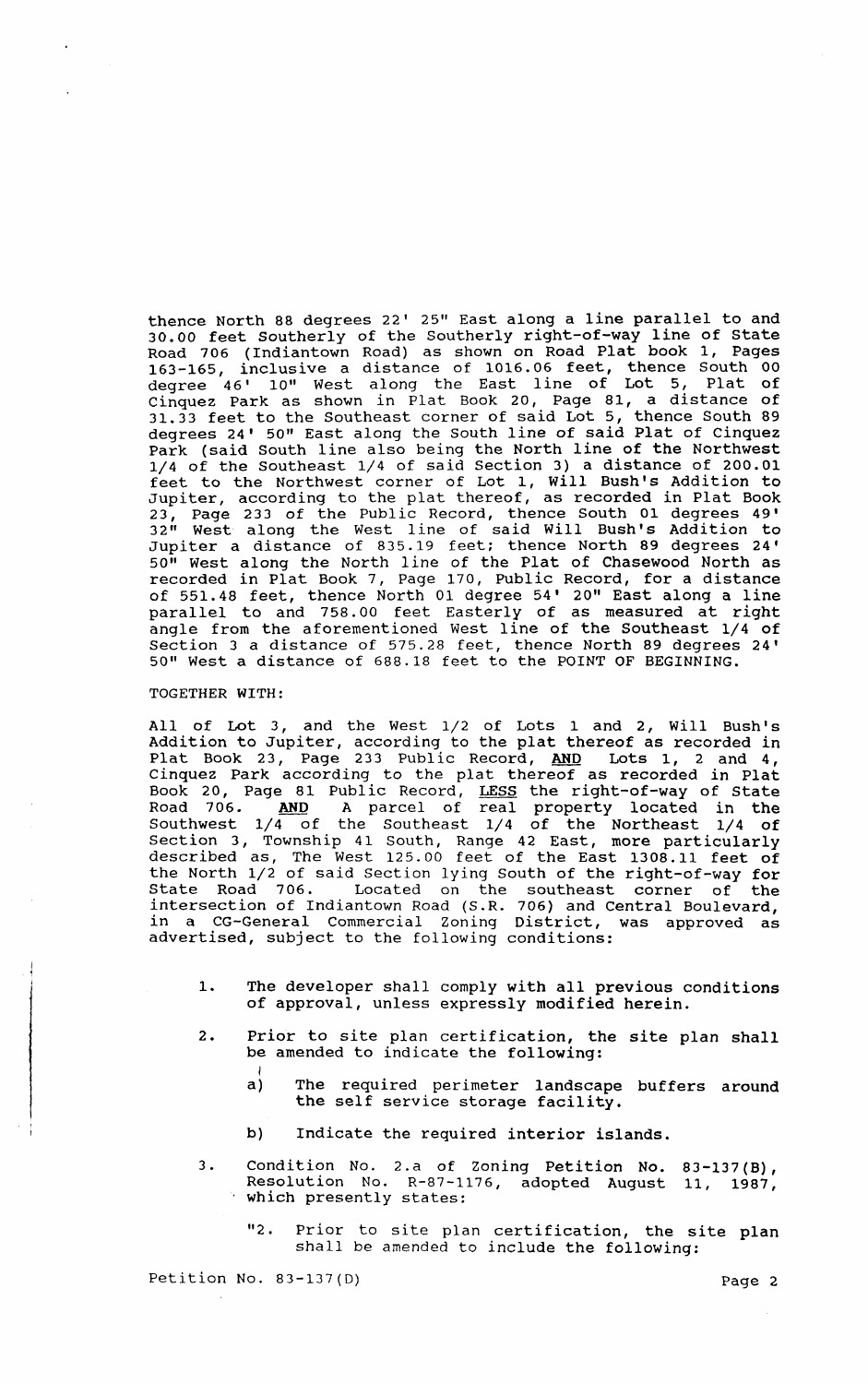thence North 88 degrees 22' 25" East along a line parallel to and 30.00 feet Southerly of the Southerly right-of-way line of state Road 706 (Indiantown Road) as shown on Road Plat book 1, Pages 163-165, inclusive a distance of 1016.06 feet, thence South 00 degree 46' 10" West along the East line of Lot 5, Plat of cinquez Park as shown in Plat Book 20, Page 81, a distance of 31.33 feet to the Southeast corner of said Lot 5, thence South 89 degrees 24' 50" East along the South line of said Plat of Cinquez Park (said South line also being the North line of the Northwest 1/4 of the Southeast 1/4 of said section 3) a distance of 200.01 feet to the Northwest corner of Lot 1, Will Bush's Addition to Jupiter, according to the plat thereof, as recorded in Plat Book 23, Page 233 of the Public Record, thence South 01 degrees 49' 32" west along the West line of said will Bush's Addition to Jupiter a distance of 835.19 feet; thence North 89 degrees 24' 50" West along the North line of the Plat of Chasewood North as recorded in Plat Book 7, Page 170, Public Record, for a distance of 551.48 feet, thence North 01 degree 54' 20" East along a line parallel to and 758.00 feet Easterly of as measured at right angle from the aforementioned West line of the Southeast 1/4 of section 3 a distance of 575.28 feet, thence North 89 degrees 24' 50" West a distance of 688.18 feet to the POINT OF BEGINNING.

# TOGETHER WITH:

All of Lot 3, and the West 1/2 of Lots 1 and 2, Will Bush's Addition to Jupiter, according to the plat thereof as recorded in Plat Book 23, Page 233 Public Record, AND Lots 1, 2 and 4, Cinquez Park according to the plat thereof as recorded in Plat Book 20, Page 81 Public Record, LESS the right-of-way of State Road 706. AND A parcel of real property located in the Southwest  $1/4$  of the Southeast  $1/4$  of the Northeast  $1/4$  of section 3, Township 41 South, Range 42 East, more particularly described as, The West 125.00 feet of the East 1308.11 feet of the North 1/2 of said section lying South of the right-of-way for state Road 706. Located on the southeast corner of the intersection of Indiantown Road (S.R. 706) and Central Boulevard, in a CG-General Commercial Zoning District, was approved as advertised, subject to the following conditions:

- 1. The developer shall comply with all previous conditions of approval, unless expressly modified herein.
- 2. Prior to site plan certification, the site plan shall be amended to indicate the following:
	- a) The required perimeter landscape buffers around the self service storage facility.
	- b) Indicate the required interior islands.
- 3. Condition No. 2.a of Zoning Petition No. Resolution No. R-87-1176, adopted August which presently states:  $83 - 137(B)$ , 11, 1987,
	- "2. Prior to site plan certification, the site plan shall be amended to include the following:

Petition No. 83-137(D) Page 2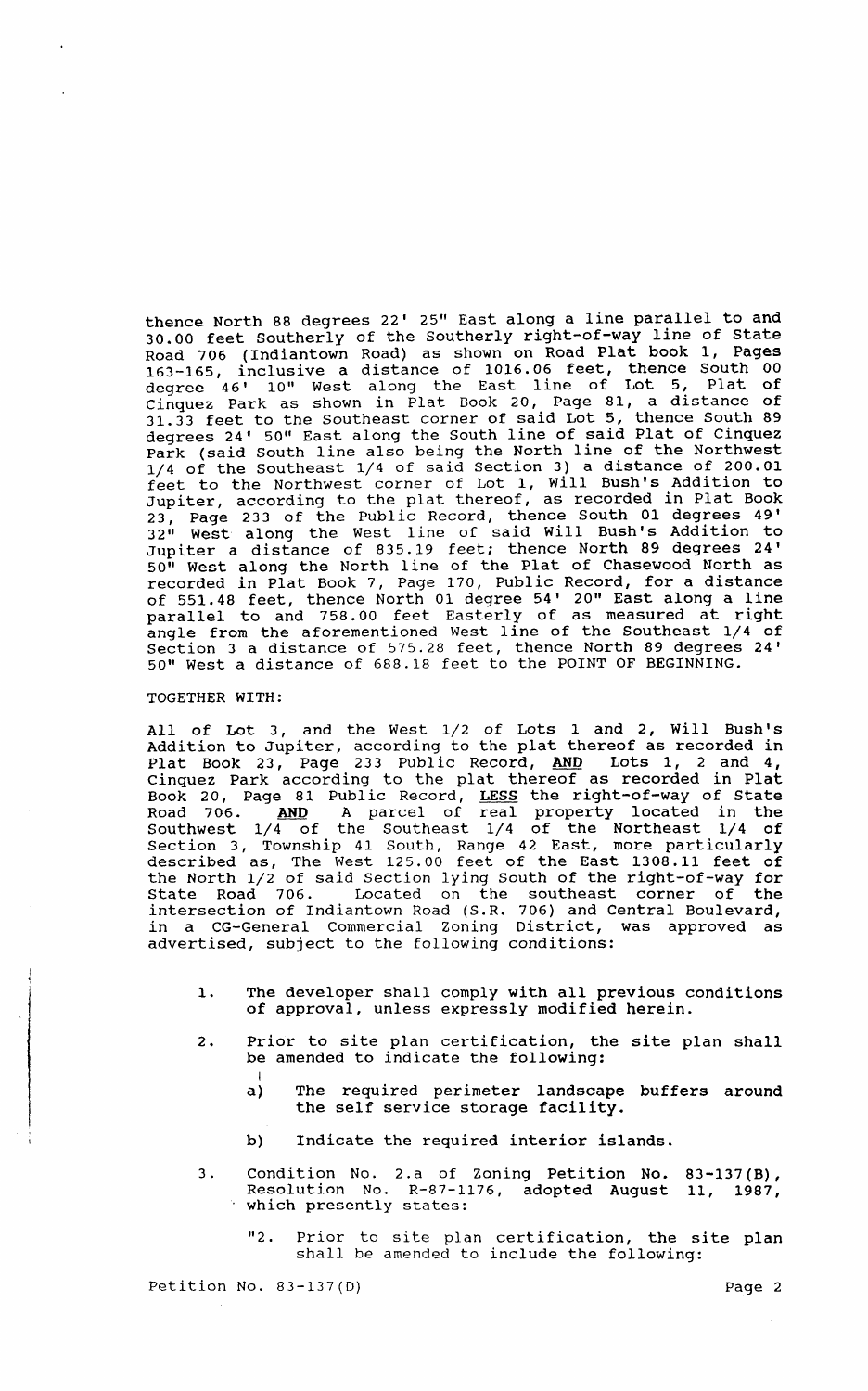a) Indication on the site plan that Building A shall be used exclusively for warehousing and Building B shall be used for indoor parking"

Is hereby deleted.

- 4. Condition No.4 of Zoning Petition No. 83-137(C) which presently states:
	- "4. Use of the building adjacent to Warehouse Building "A" (which was originally labelled "B") shall be used exclusively for indoor parking for customers and employees of the Office/Warehouse and Warehouse buildings."

Is hereby deleted.

- 5. A unity of Control shall be executed covering the entire site. Two (2) copies of the properly executed Unity of Control documents shall be submitted to the Zoning Division simultaneously with the site Plan Review Committee submittal.
- 6. In order to avoid an incompatible appearance upon adjacent residential areas, the facades of the self service storage facility shall be given architectural treatment consistent with the neighborhood.
- 7. No outdoor loudspeaker system shall be permitted on the site.
- 8. This project shall be limited to a maximum of:
	- a) 143,019 square feet of retail

and to a minimum of:

- a) 14,000 square feet of mini-warehouse<br>b) 42.800 square feet of self service st 42,800 square feet of self service storage
- 9. Since sewer service is available to the property, a septic tank shall not be approved for use on the property.
- 10. Because water service is available to the property, a well shall not be approved for potable water use.
- 11. No off-premise signs shall be permitted on the site.
- 12. Failure to comply with the conditions herein may result in the denial or revocation of a building permit; the issuance of a stop work order; the denial of a Certificate of Occupancy on any building or structure; or the denial or revocation of any permit or approval for any developer-owner, commercial-owner, lessee, or user of the subject property. Appeals from such action may be taken to the Palm Beach County Board of

Petition No. 83-137(D) Page 3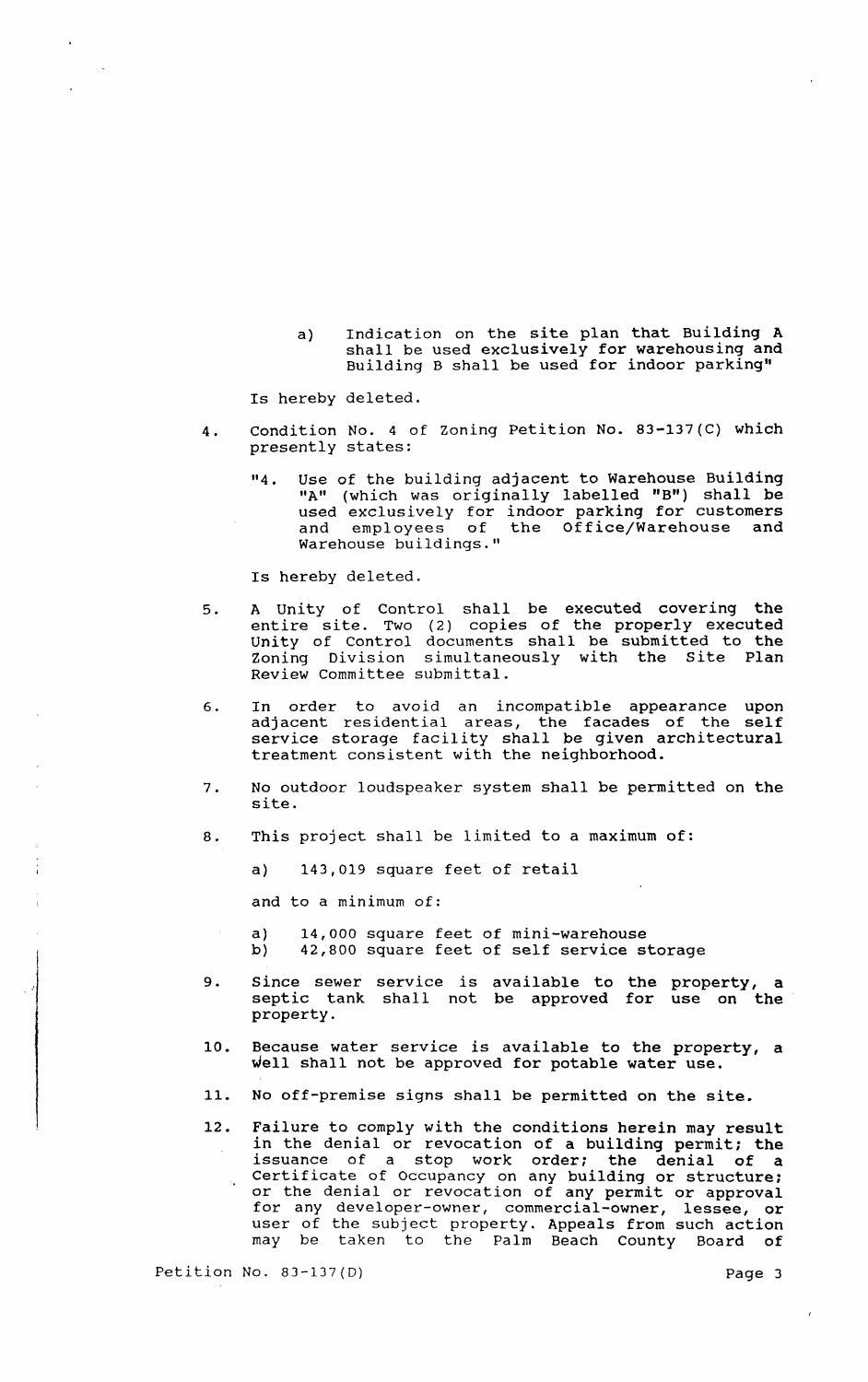a) Indication on the site plan that Building A shall be used exclusively for warehousing and Building B shall be used for indoor parking"

Is hereby deleted.

- 4. Condition No.4 of zoning Petition No. 83-137(C) which presently states:
	- "4. Use of the building adjacent to Warehouse Building "A" (which was originally labelled "B") shall be used exclusively for indoor parking for customers and employees of the Office/Warehouse and and employees of the Office/Warehouse<br>Warehouse buildings."

Is hereby deleted.

- 5. A Unity of Control shall be executed covering the entire site. Two (2) copies of the properly executed unity of Control documents shall be submitted to the Zoning Division simultaneously with the Site Plan Review Committee submittal.
- 6. In order to avoid an incompatible appearance upon adjacent residential areas, the facades of the self adjassne reseasneder i temp, ille shahline architectural treatment consistent with the neighborhood.
- 7. No outdoor loudspeaker system shall be permitted on the site.
- 8. This project shall be limited to a maximum of:
	- a) 143,019 square feet of retail

and to a minimum of:

- a) 14,000 square feet of mini-warehouse<br>b) 42,800 square feet of self service s<sup>4</sup>
	- 42,800 square feet of self service storage
- 9. Since sewer service is available to the property, a septic tank shall not be approved for use on the property.
- 10. Because water service is available to the property, a well shall not be approved for potable water use.
- 11. No off-premise signs shall be permitted on the site.
- 12. Failure to comply with the conditions herein may result in the denial or revocation of a building permit; the issuance of a stop work order: the denial of a Certificate of Occupancy on any building or structure; or the denial or revocation of any permit or approval for any developer-owner, commercial-owner, lessee, or user of the subject property. Appeals from such action may be taken to the Palm Beach County Board of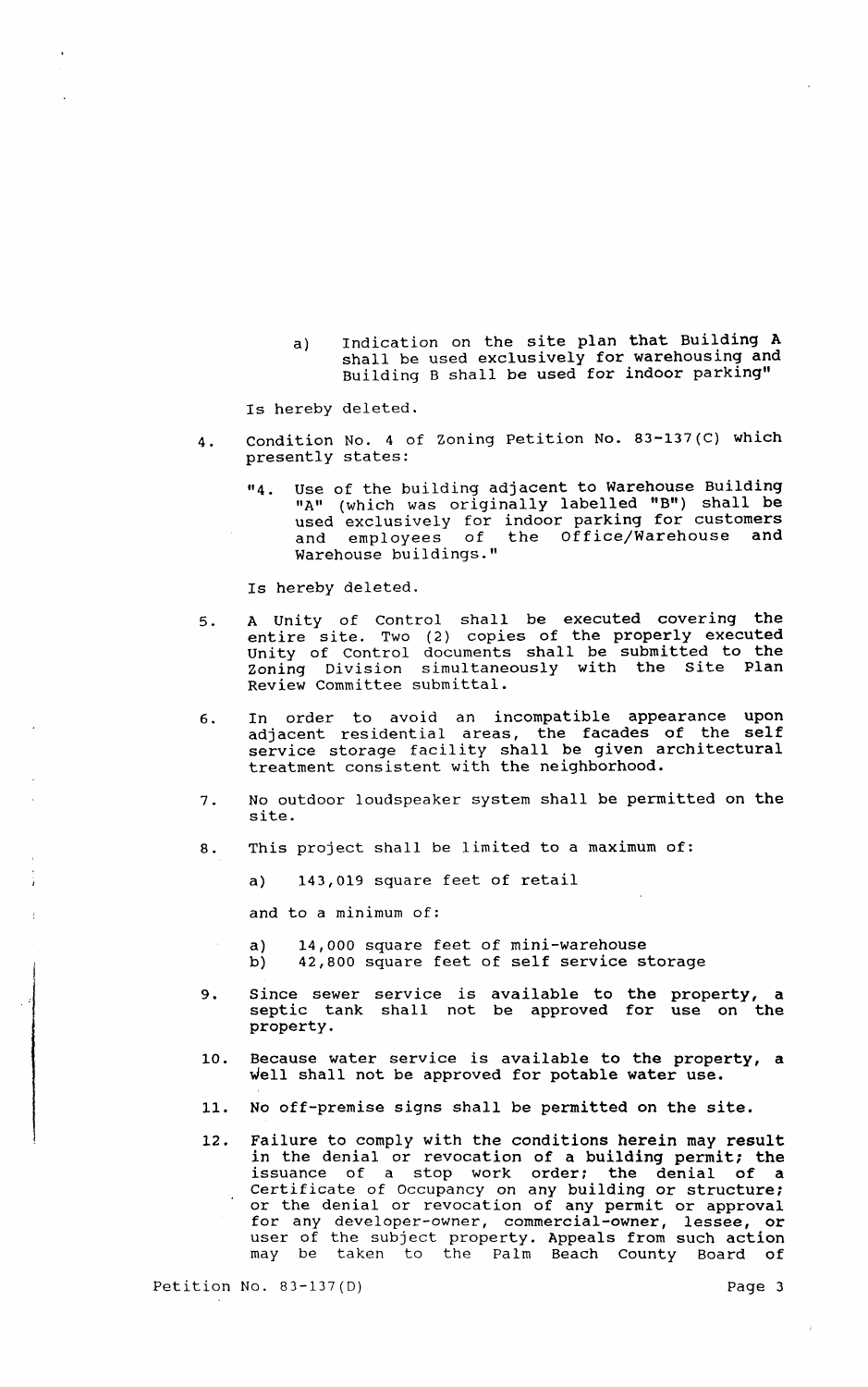Adjustment or as otherwise provided in the Palm Beach County Zoning Code. Violations of the conditions herein shall constitute violation of the Palm Beach County zoning Code.

13. Condition No. 10 of zoning Petition No. 83-137(B), Resolution No. R-87-1176, which presently states:

"10. Petitioners shall have no access on Busch Road."

Is hereby deleted.

- 14. Prior to site plan certification, the developer shall amend the site plan to reflect access onto Busch Road.
- 15. The property owner shall construct:
	- a. Busch Road from Indiantown Road south to the northern paved terminus which will be paved from a prev ious commitment from the proposed church on Busch Road. Subject to budget commitments, Palm Beach County shall participate in the paving of Busch Road in an amount not to exceed 50% of the total cost and an amount not to exceed one-hundred dollars (\$100.00) per linear foot.
	- b. A right turn lane west approach on Indiantown Road at the project's east entrance.

All concurrent with paving and drainage improvements issued by the County Engineer.

- 16. Condition No. 3 of Zoning Petition No. 83-137, Resolution No. R-84-171, which presently states:
	- "4. The development shall only be permitted one turnout onto Indiantown Road a minimum distance of 750 feet east of the centerline of Central Boulevard"

is hereby amended to read as follows:

"The development shall be permitted only two (2) turnouts onto Indiantown Road, subject to approval by the County Engineer and the Florida Department of Transportation."

Commissioner Marcus moved for approval of the petition. The motion was seconded by Commissioner Adams and upon being put to a vote, the vote was as follows:

| Carol A. Roberts  | $\overline{\phantom{m}}$ | Aye    |
|-------------------|--------------------------|--------|
| Carol J. Elmquist | $\overline{\phantom{m}}$ | Absent |
| Karen T. Marcus   | $- -$                    | Aye    |
| Dorothy Wilken    | $  \,$                   | Absent |
| Kenneth M. Adams  | $\overline{\phantom{m}}$ | Aye    |

The foregoing resolution was declared duly passed and Petition No. 83-137(D) Page 4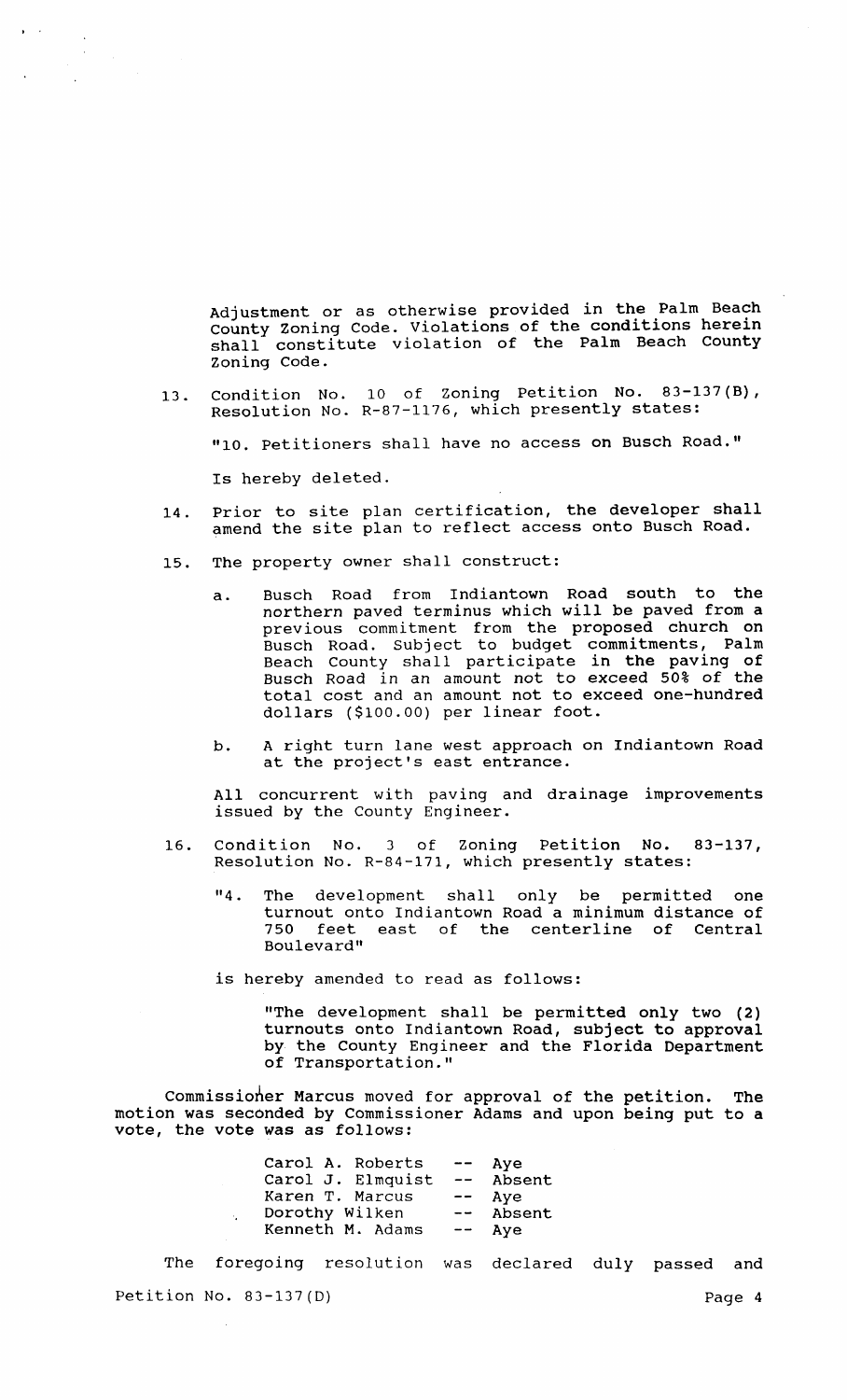Adjustment or as otherwise provided in the Palm Beach Rujubumont of the conditions herein shall constitute violation of the Palm Beach County zoning Code.

13. Condition No. 10 of zoning Petition No. 83-137(B), Resolution No. R-87-1176, which presently states:

"10. Petitioners shall have no access on Busch Road."

Is hereby deleted.

- 14. Prior to site plan certification, the developer shall amend the site plan to reflect access onto Busch Road.
- 15. The property owner shall construct:
	- a. Busch Road from Indiantown Road south to the northern paved terminus which will be paved from a previous commitment from the proposed church on Busch Road. Subject to budget commitments, Palm Beach County shall participate in the paving of Busch Road in an amount not to exceed 50% of the total cost and an amount not to exceed one-hundred dollars (\$100.00) per linear foot.
	- b. A right turn lane west approach on Indiantown Road at the project's east entrance.

All concurrent with paving and drainage improvements issued by the County Engineer.

- 16. Condition No. 3 of zoning Petition No. 83-137, Resolution No. R-84-171, which presently states:
	- "4. The development shall only be permitted one turnout onto Indiantown Road a minimum distance of<br>750 feet east of the centerline of Central feet east of the centerline of Central Boulevard"

is hereby amended to read as follows:

"The development shall be permitted only two (2) turnouts onto Indiantown Road, subject to approval by the County Engineer and the Florida Department of Transportation."

Commissioner Marcus moved for approval of the petition. The motion was seconded by Commissioner Adams and upon being put to a vote, the vote was as follows:

| Carol A. Roberts  | $\frac{1}{2}$            | Aye    |
|-------------------|--------------------------|--------|
| Carol J. Elmquist | $\frac{1}{2}$            | Absent |
| Karen T. Marcus   | $\overline{\phantom{m}}$ | Aye    |
| Dorothy Wilken    | $\frac{1}{2}$            | Absent |
| Kenneth M. Adams  | $---$                    | Aye    |

 $\mathcal{L}_{\mathbf{z}}$ 

The foregoing resolution was declared duly passed and Petition No. 83-137(D) Page 4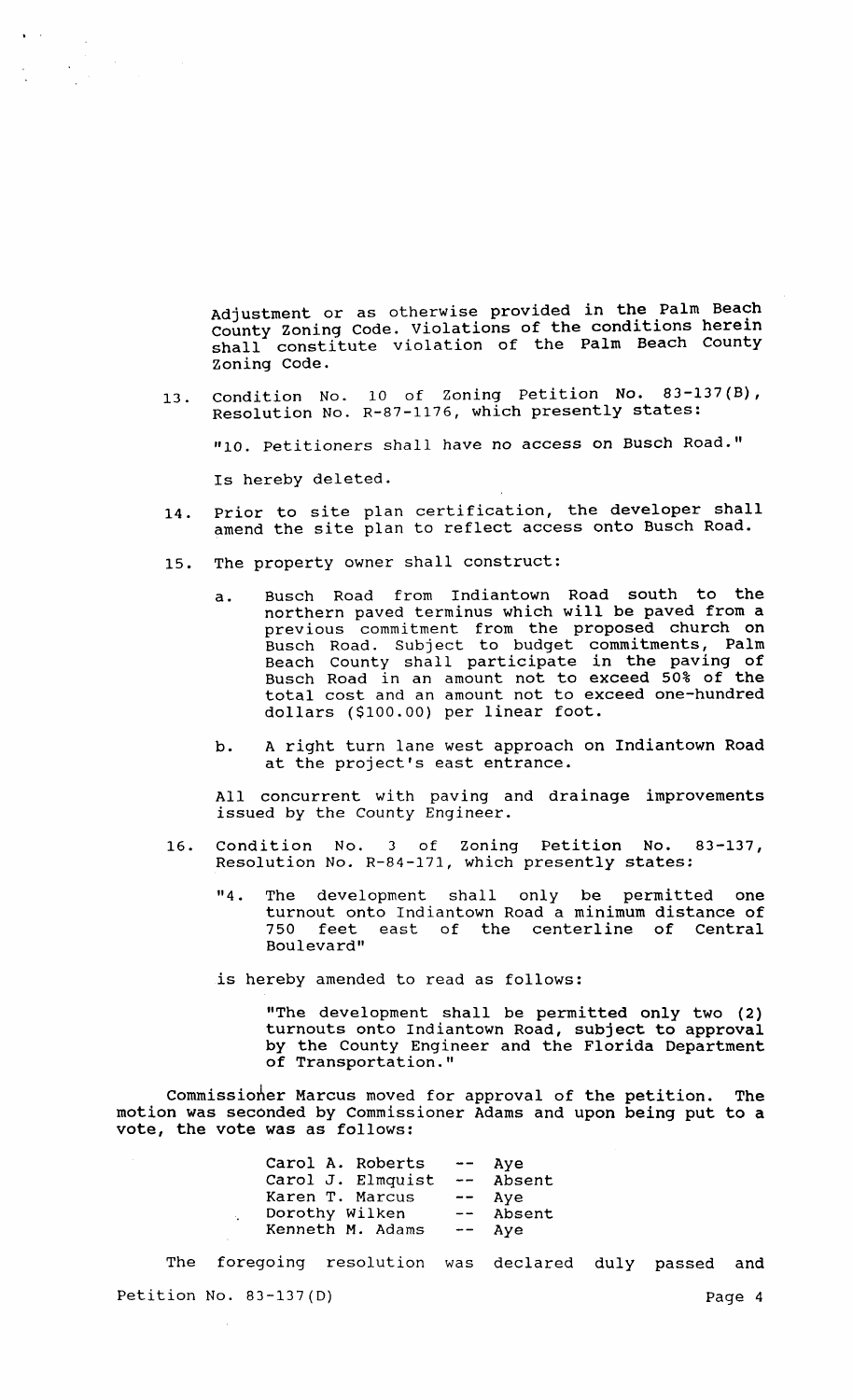adopted this 28th day of February 1989 confirming action of March 24, 1988.

APPROVED AS TO FORM AND LEGAL SUFFICIENCY

PALM BEACH COUNTY, FLORIDA BY ITS BOARD OF COUNTY "...<br>COMMISSIONERS , AND THE TEAM **.'\_ ... I."**  JOHN B. DEPUTY CLERK  $\frac{1}{\sqrt{2}}$ 다.<br>사망자  $\mathbf C$  $\bar{z}$  $\sqrt{15}$   $\sqrt{9}$  $\mathcal{A}^{\mathcal{A}}$ 

BY:

 $\ddot{\phantom{1}}$ 

 $\ddot{\phantom{0}}$ 

Luce Dubit

Petition No. 83-137(D)

 $\bar{z}$ 

 $\mathcal{A}_\bullet$ 

 $\overline{\phantom{a}}$